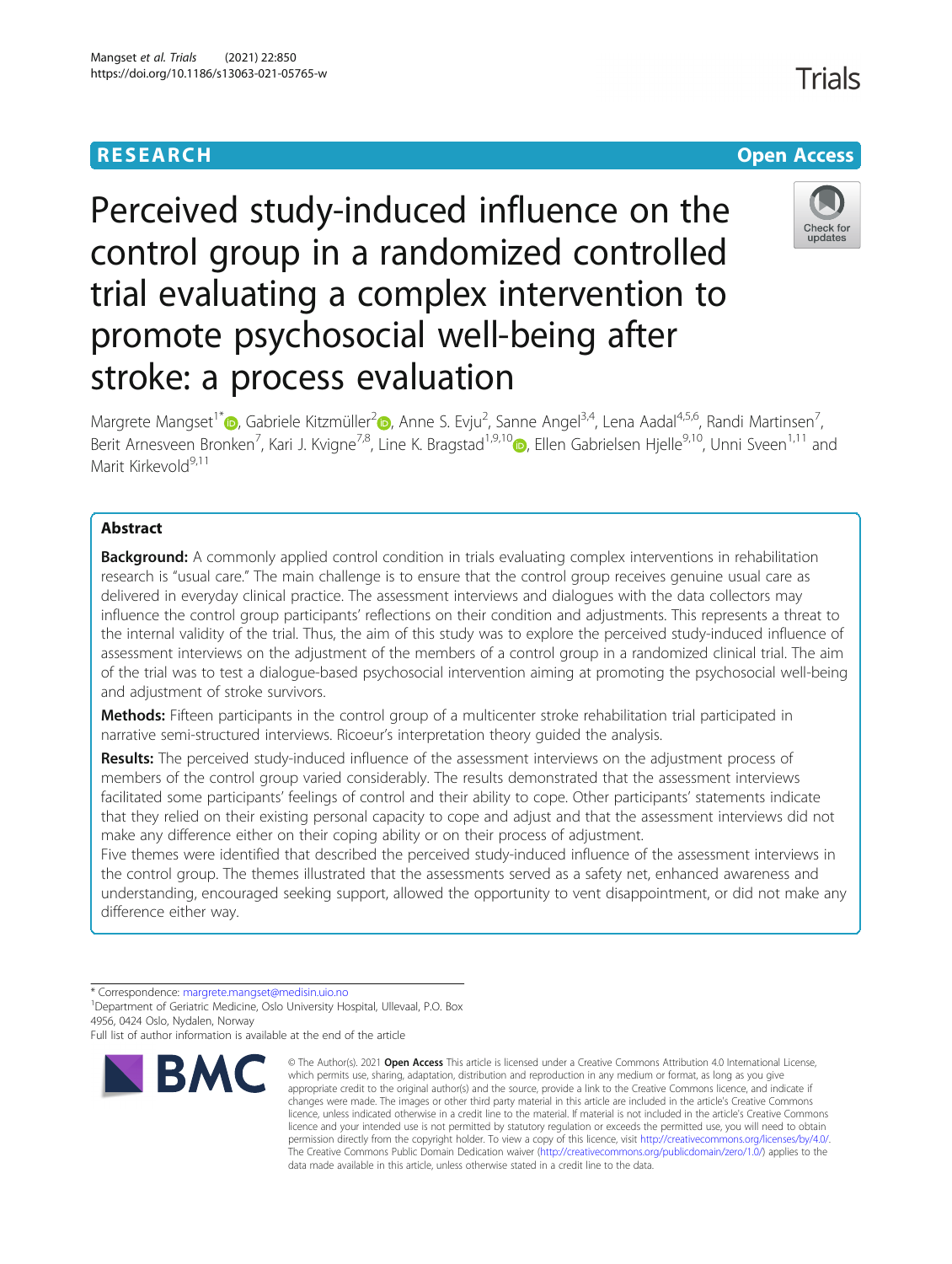**Conclusions:** RCT assessment interviews may influence the adjustment process and represent a serious problem in measuring interventions over time in trials of complex interventions in rehabilitation research. To uphold rigor and stringency, the usual care control conditions should be thoroughly assessed and described. Informing participants only about the treatment they were allocated to receive might counteract the potential to dilute the difference between the two arms of the trial.

**Trial registration:** [ClinicalTrials.gov](http://clinicaltrials.gov) NCT02338869. Registered on October 4, 2014

Keywords: Bias, Complex interventions, Control groups, Process evaluation, Research design, RCT (randomized controlled trials), Rehabilitation research, Stroke, Usual care

### Background

A well-designed (randomized) controlled trial should ensure that a positive result is due to the intervention alone and not to other factors or simply chance  $[1, 2]$  $[1, 2]$  $[1, 2]$  $[1, 2]$ . If all participants are treated in exactly the same way, apart from the intervention provided to the intervention group, then the observed differences can be attributed to the intervention [\[3\]](#page-8-0). "Usual care" (also known as standard care, treatment-as-usual, or routine care) is a commonly used control condition in randomized controlled trials [\[2](#page-8-0), [4,](#page-8-0) [5\]](#page-8-0). However, the descriptions of what constitutes usual care in trials are often unclear and might encompass a variety of practices that are difficult to discern [\[3](#page-8-0), [5,](#page-8-0) [6\]](#page-8-0) and that may be too variable to clearly characterize the control condition [[7\]](#page-8-0).

A gradual shift in usual care practices has been found during several multicenter trials of complex interventions [[3,](#page-8-0) [8,](#page-8-0) [9\]](#page-8-0). Changes in usual care have been identified in trials of stroke rehabilitation  $[8, 9]$  $[8, 9]$  $[8, 9]$  $[8, 9]$ , in intervention trials aimed to prevent falls in nursing homes [\[3](#page-8-0)], interventions for young people with type 1 diabetes [\[5](#page-8-0)], and in trials of complex interventions in mental health [\[10](#page-9-0)]. Factors contributing to changes were communication and networking among clinicians during the trials or the control group participants being treated by multiple clinicians who were also trained in the active intervention [[3,](#page-8-0) [9,](#page-8-0) [10\]](#page-9-0). General changes in standard treatment based on newly emerging evidence may also cause changes during the course of a trial  $[5]$  $[5]$  $[5]$ . If trial participants in the control group are aware of the content of the intervention, this may alter their behavior and create bias [\[3](#page-8-0), [11](#page-9-0)]. A main challenge is to ensure that the control group receives genuine usual care as delivered in everyday clinical practice [[12\]](#page-9-0).

Considering the complex nature of stroke recovery and adjustment [[13](#page-9-0)–[15](#page-9-0)], the usual care control conditions in stroke rehabilitation trials might also be complex and variable. The control group participants' reflections on their condition may also change because of the interviews and the questions raised during the trial assessments. These factors may affect their adjustment and potentially affect the internal validity of a randomized controlled trial (RCT). Thus, during the course of a trial, the usual care delivered to control group participants may change and differ from the usual care delivered in everyday practice stipulated in the protocol. This deviation from the protocol might represent a study-induced influence with the potential to dilute the difference between the intervention and the control group and, as such, represent a threat to the internal validity of the trial  $[3, 8-10]$  $[3, 8-10]$  $[3, 8-10]$  $[3, 8-10]$  $[3, 8-10]$  $[3, 8-10]$  $[3, 8-10]$ .

This study is part of a process evaluation alongside an RCT [[16](#page-9-0)]. The study was conducted to gain an in-depth understanding of the participants' experiences of being allocated to the control group and of their adjustment process after stroke [\[16\]](#page-9-0). Thus, the aim of this study was to explore the perceived study-induced influence of assessment interviews on the adjustment of the members of a control group in an RCT.

### Methods

### Context of the study

The informants in our study had been participants of the control group in a multicenter RCT that tested a dialogue-based psychosocial intervention aimed at promoting the psychosocial well-being and adjustment of stroke survivors. The control group participants received usual care. The participants in the intervention group received an intervention that consisted of eight 1- to 1 ½-h dialogue-based sessions between the stroke survivor and a trained intervention personnel (nurse or occupational therapist) who acted as coaches. To support the dialogue, each session was guided by evidence-based work sheets addressing significant issues and concerns for people with stroke (bodily and emotional challenges, social relationships, activities and existential issues). The sessions were mainly performed in the patients' homes. The first session took place within 1 month after the stroke and the last within 6 months post-stroke. The intervention personnel were certified following a 3-day training program consisting of lectures, practical training, and group discussions. In addition, the intervention personnel were supervised during the intervention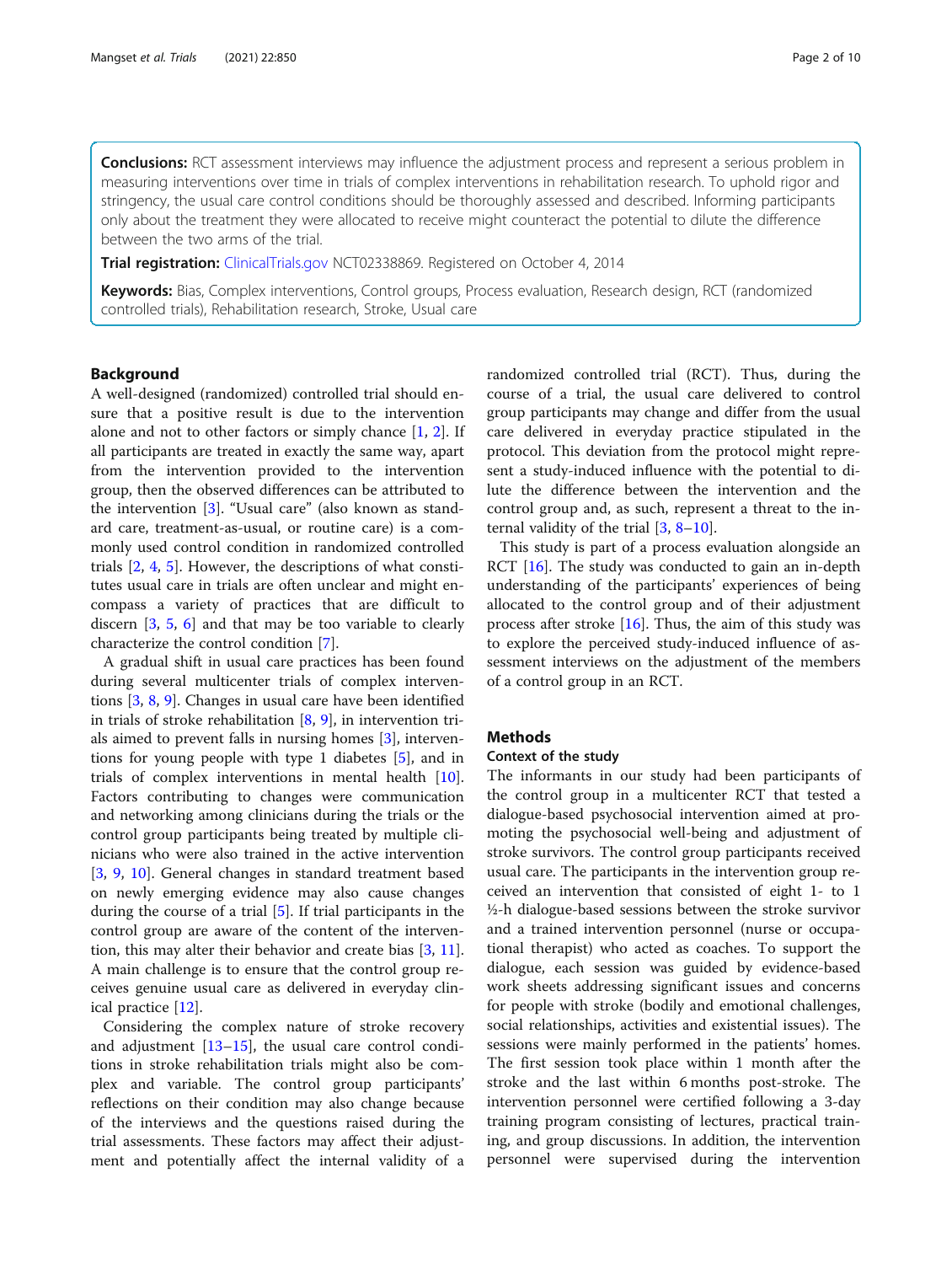period. Further description of the intervention is outlined in the protocol paper [[16\]](#page-9-0).

Our hypotheses were as follows: (1) stroke survivors in the intervention group would experience significantly higher levels of psychosocial well-being and lower levels of depressive symptoms and anxiety (measured by GHQ-28) than stroke survivors in the control group at 6 and 12 months post-stroke and (2) stroke survivors in the intervention group would experience significantly higher levels of sense of coherence (measured by SOC-13) and health-related quality of life (measured by SAQOL-39) than stroke survivors in the control group at 6 and 12 months post-stroke .

The RCT included 322 stroke survivors; 166 were randomized to the intervention group and 156 to the control group. Data were collected from both groups by means of a standardized test battery (Additional file [1](#page-8-0)) at baseline (T1), 6 months post-stroke (T2), and 12 months post-stroke (T3). However, contrary to our hypothesis, no significant differences between the intervention group and the control group were demonstrated on the outcome measures, either at 6 months or at 12 months post-stroke [[17](#page-9-0), [18](#page-9-0)].

Blinded data collectors, nurses and occupational therapists, performed the assessment interviews in the RCT. The data were collected face-to-face in individual, structured assessment interviews, mainly in the participants' homes. The data collectors underwent training, including a technical component—that is, the use of a webbased questionnaire on a tablet, an electronically available test battery, practical information with a written training package combined with individual training, guidance, and follow-up when needed. The data collectors were instructed to adhere to the questions of the test battery and to administer the questions in the designed, standardized order. They were instructed not to give advice related to diagnosis and treatment and especially not to interfere with the tasks and responsibilities of the community health care personnel. Nevertheless, they were not instructed to refrain from dialogue with the participants about their conditions and their concerns.

#### Participants and recruitment

The participants of the actual study were recruited from the control group of the RCT, had sufficient cognitive functioning to provide informed consent and to participate, and understood and spoke Norwegian. Exclusion criteria used in the trial included moderate to severe dementia, serious somatic or psychiatric disease, significant impressive aphasia or severe expressive aphasia [\[16\]](#page-9-0). A reiterative purposive sampling procedure was applied [[19\]](#page-9-0) based on demographic and stroke-related characteristics. Upon completion of their participation in the RCT, twenty-eight members of the control group were invited by letter with a stamped addressed return envelope to participate in this qualitative part of the process evaluation. Sixteen participants gave their informed consent by returning the consent by post. A lack of response was recorded as a lack of consent. In accordance with research ethics regulations in Norway, those who did not respond were not asked about their reasons for refraining from participation One of the participants who consented was subsequently excluded because his health condition deteriorated. Six women and nine men aged 29—88 years, participated in this study. Characteristics of the participants are shown in Table [1](#page-3-0).

### Interviews

All authors took part in developing the interview guide and cooperated closely in planning of the interviews. Nine of the authors conducted the interviews from July 2016 to June 2017. The interviews were primarily narrative in style to encourage participants to convey their illness experiences and experiences of the assessment interviews in the RCT [\[20](#page-9-0)]; see the interview-guide (Additional file [2\)](#page-8-0). Interviews were conducted in a setting chosen by the participant and lasted from 17 to 76 min (median 43 min). The interviews were taperecorded and transcribed verbatim by professional transcribers. The transcribers who listened repeatedly to the tape-recordings to secure the accuracy of the transcripts were external to the research team.

### Analysis

Ricoeur's interpretation theory [[21](#page-9-0), [22](#page-9-0)] guided the analysis in three steps: naïve interpretation, structural analysis, and critical interpretation. According to Ricoeur, the naïve reading is the immediate interpretation of the material [[21\]](#page-9-0). Five members of the research team (i.e., the working group) read all the transcripts and gained an overall understanding of the data material. Through independently reading and re-reading all the interview transcripts several times, separately and as a whole, an overall interpretation of the possible study-induced influence of the assessment interviews was made by the working group members (MM, GK, ASE, SA, and LA). Next, the interview texts were distributed among the working group members, who then performed the structural analysis. Sentence by sentence, text sequences were interpreted in the context of the text as a whole, what was said in the text, and what the text talked about [\[21](#page-9-0)]. This part of the analysis worked through an *explanation* "from what it says, to what the text talks about" [\[21](#page-9-0)]. In relation to what the text possibly talked about, we sought contributions from all members of the research team regarding what sentences could mean. According to Ricoeur  $[21]$  $[21]$ , the third step of the analysis is the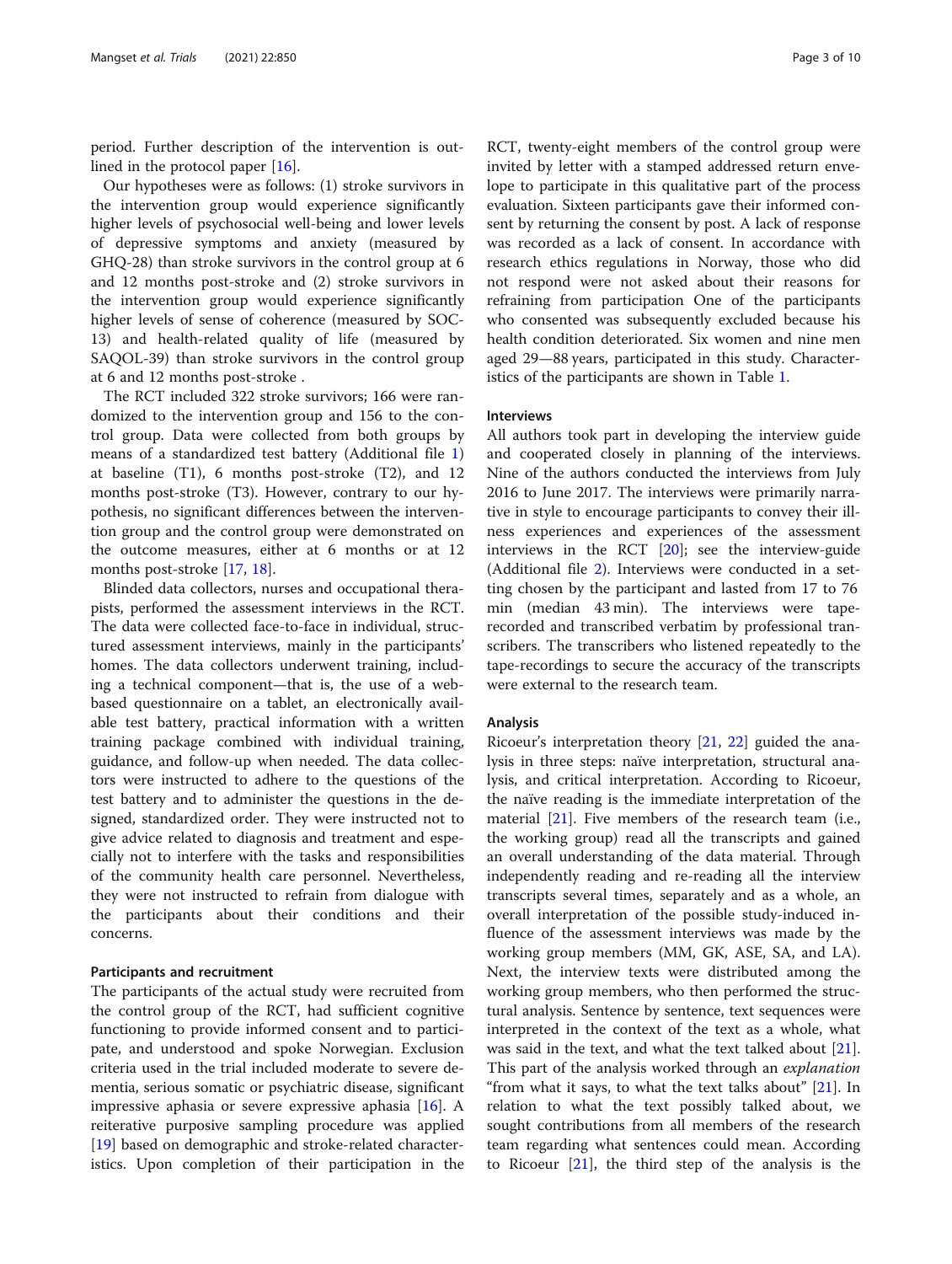### <span id="page-3-0"></span>Table 1 Characteristics of the participants

| Baseline demographics ( $n = 15$ )               | N (%)   |
|--------------------------------------------------|---------|
| Age (mean)                                       | 63      |
| Sex                                              |         |
| Female                                           | 6(40)   |
| Male                                             | 9(60)   |
| Living conditions                                |         |
| Living with someone                              | 12 (80) |
| Living alone                                     | 3(20)   |
| Caring for children                              |         |
| Yes                                              | 4(26)   |
| No                                               | 11(74)  |
| Education                                        |         |
| Compulsory schooling                             | 2(13)   |
| Upper secondary school                           | 9(60)   |
| College university                               | 4(27)   |
| Work life pre stroke                             |         |
| Disability pension                               | 3(20)   |
| Retired                                          | 5(33)   |
| Retired working part time 50-60%                 | 2 (13)  |
| On job search                                    | 1(7)    |
| 100% employed                                    | 4(27)   |
| Work life one year post stroke                   |         |
| Disability pension                               | 4(27)   |
| Retired                                          | 8(53)   |
| On sick leave                                    | 2(13)   |
| 100% employed                                    | 1(7)    |
| Rehab services at 12 months post stroke          |         |
| None                                             | 11(73)  |
| Physiotherapy, occupational therapy              | 1(7)    |
| Physiotherapy                                    | 2(13)   |
| Physiotherapy, speech therapy, home care nursing | 1(7)    |
| Stroke etiology, location                        |         |
| Infarct/bilateral                                | 1(7)    |
| Infarct right side                               | 5(33)   |
| Infarct left side                                | 7 (46)  |
| Infarct side unknown                             | 1(7)    |
| Hemorrhage left side                             | 1(7)    |
| NIHSS score                                      |         |
| Mild (0-5)                                       | 5(33)   |
| Moderate (6-10)                                  | 4(27)   |
| Severe ≥ 11 moderate to severe stroke            | 1(7)    |
| Unknown                                          | 5(33)   |
| Speech impediment                                |         |
| Yes                                              | 6(40)   |
| No                                               | 8(53)   |
| Unknown                                          | 1(7)    |

development from the explanation in the structural analysis to a comprehensive understanding of the whole. With the naïve interpretation and the results of the structural analysis in mind, the whole research team was involved in achieving the most probable interpretation.

### Ethics

The Regional Committee for Medical and Health Research Ethics (Case number: 2013/2047) and the privacy protection ombudsman (Case number: 2014/1026) responsible for the hospitals involved in the RCT approved the study (Trial Registration: [ClinicalTrials.gov](http://clinicaltrials.gov) ([https://](https://clinicaltrials.gov/) [clinicaltrials.gov/\)](https://clinicaltrials.gov/) with trial number NCT02338869. Oral and written informed consent, also adjusted for patients with aphasia [[23](#page-9-0)], was collected from all participants in the study. Prior to the interviews, information about the study and the participants' rights was repeated. All research procedures complied with the Declaration of Helsinki [[24](#page-9-0)].

### Results

Participants' descriptions of their illness experiences and of their adjustment process varied considerably. Most participants had minor to moderate impairments, and one had a moderate to severe stroke, based on the National Institutes of Health Stroke Scale (NIHSS) score of stroke severity [\[25](#page-9-0)] (Table 1). The NIHSS scores of five of the participants were unknown.

The results illustrated the participants' drive and struggle to recover and regain their perception of their pre-stroke self. Participants' efforts to cope and adjust were illustrated in their descriptions of the assessment interviews. They took advantage of the opportunities to gain information and support during the dialogues with the data collectors. Thus, their efforts to adjust and cope were extended into the assessment interviews.

Several statements illustrated that the assessment interviews in various ways influenced participants' reflections on their condition and that participation had fulfilled some of their unmet needs. The dialogues with the data collectors enhanced the participants' awareness and understanding of their post-stroke condition and gave them the opportunity to learn something new. The perception that the assessment interviews did not make any difference either on their coping ability or on their process of adjustment was expressed by participants who had experienced mild strokes and spontaneous recovery. These participants emphasized setting their own goals, support from family and friends, and a desire to support research to the benefit of other stroke survivors.

In the structural analysis, we identified five themes describing control group participants' perceptions of the study-induced influence of the assessment interviews on adjustment following stroke. The themes illustrated that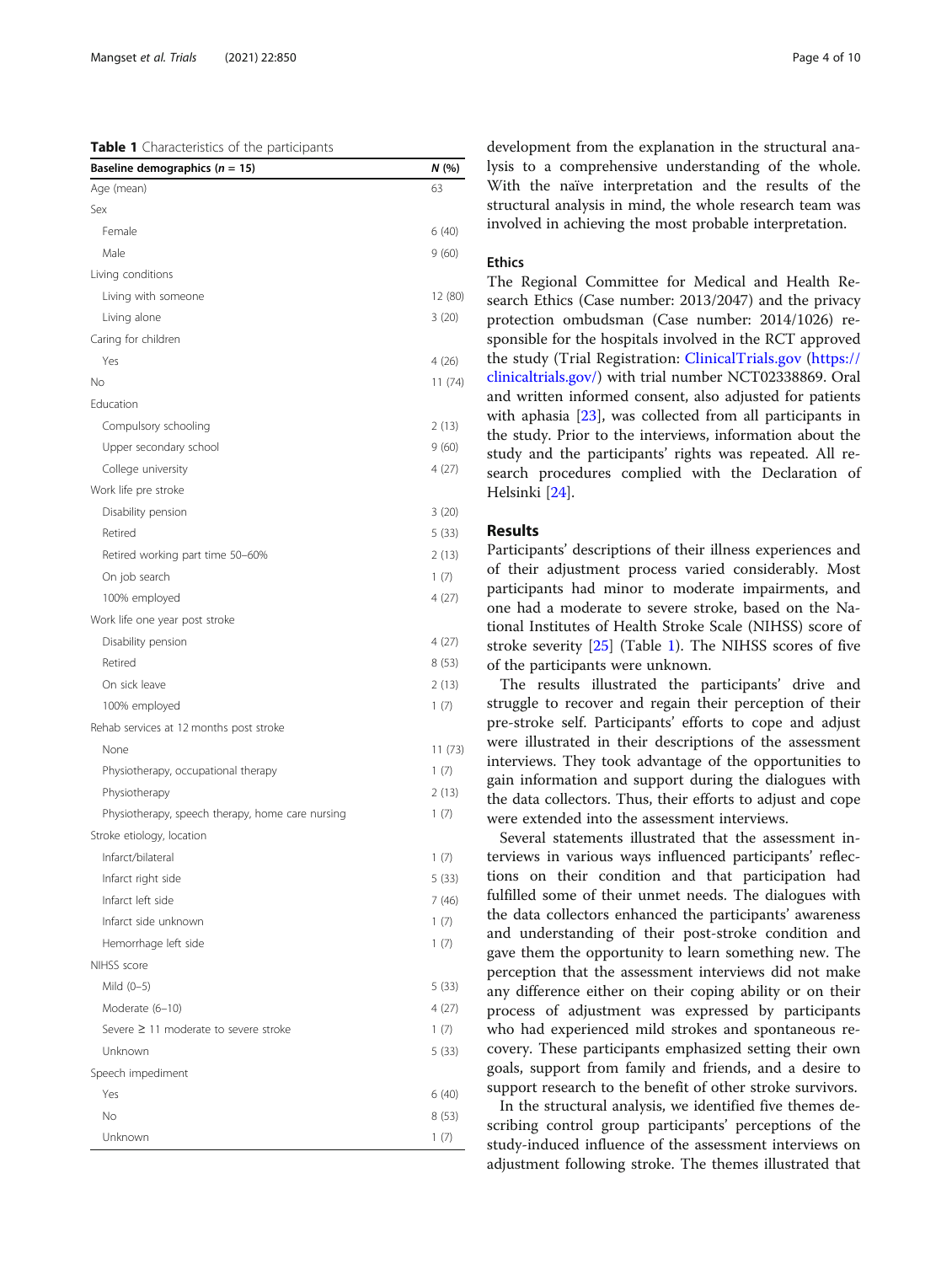the assessments: served as a safety net, enhanced awareness and understanding, encouraged seeking support, allowed the opportunity to vent disappointment, or did not make any difference either way. The themes are further described in the following section.

### The assessments served as a safety net

Some statements illustrated that participation was perceived as a safety net in the case of a new stroke. By being included in the study, it seemed easier to manage feelings of worry and loneliness. One participant described feeling relief at being recruited to the trial and was convinced that the data collectors would notify the health care services if a crisis arose. Since someone outside his family understood how he felt, he did not feel entirely alone. The importance of access to professional advice was emphasized:

"It's important to be reminded… that you have an opportunity to talk to someone about what's happened. And that you realize that it's something you should take into consideration and be aware of. And maybe alert someone if you're uneasy. So you're not reluctant to notify someone who knows and tell them about your worries. It's easy to sweep problems under the carpet."

Other statements illustrated that participation implied an advantage, extra attention, and protection in case something unexpected happened. One participant expressed that she expected general protection that extended beyond the context of the data collectors and the assessment interviews.

"I really think it's been okay to participate. If something happened.. then I had … contacts… then someone would be notified via this project… maybe."

Feelings of safety and protection seemed to facilitate the participants' ability to cope, which, in turn, might have influenced their adjustment process.

The assessments enhanced awareness and understanding The opportunity to talk with a friendly, interested, and capable person about their illness experiences was important. The assessment interviews met the participants' needs for information and enhanced reflection, awareness and understanding. Some statements illustrated participants' anxiety and fear of another stroke and showed that this fear had not been sufficiently addressed in the hospital or in consultations with their regular doctor:

"I didn't talk to the doctor about it. But I got to know… that it can happen again"…. "But the fact is, I'd expected him to show me a little more personal interest."

Experiencing the stroke made this participant more introverted, and he appreciated the opportunity to reflect on his condition with a professional:

"I really appreciated the opportunity to discuss [stroke-related issues]. Otherwise, I'd have been sitting alone without the chance to reflect during this convalescence period. So, I think the meetings with the data collector encouraged me to think… and I think I've managed this process better than I would have done if I hadn't taken part in the trial."

It is notable that the assessment interviews and dialogues were perceived as "discussions," and thus as an opportunity to converse about important questions:

"The meetings helped me to understand much more why things work and don't work."

Other statements illustrated that the interview sessions were perceived by the participants as an opportunity to receive emotional support and to have meaningful dialogues about their condition:

"I think it's really been a pleasure that they visit you at home, ask you about your experiences and how you feel. I think that's really nice. Knowing that there is some kind of follow-up."

The questions in the test battery helped this participant recognize her own post-stroke situation:

"You become aware of things you otherwise wouldn't reflect on. So in a way that's helped me [laughter] … your self-concept, you know. You reflect on what's happened. You can reflect more honestly about your condition."

Another participant who had lived with a chronic illness before the stroke incident stated that he generally really hated to talk about illness. He experienced the dialogues with the data collector as something completely different:

"I hate talking about illness, but this is something completely different. It has to do with understanding it and becoming more conscious of it so that you can try not to worry too much and talk about it. You get a more sensible approach to [the stroke]."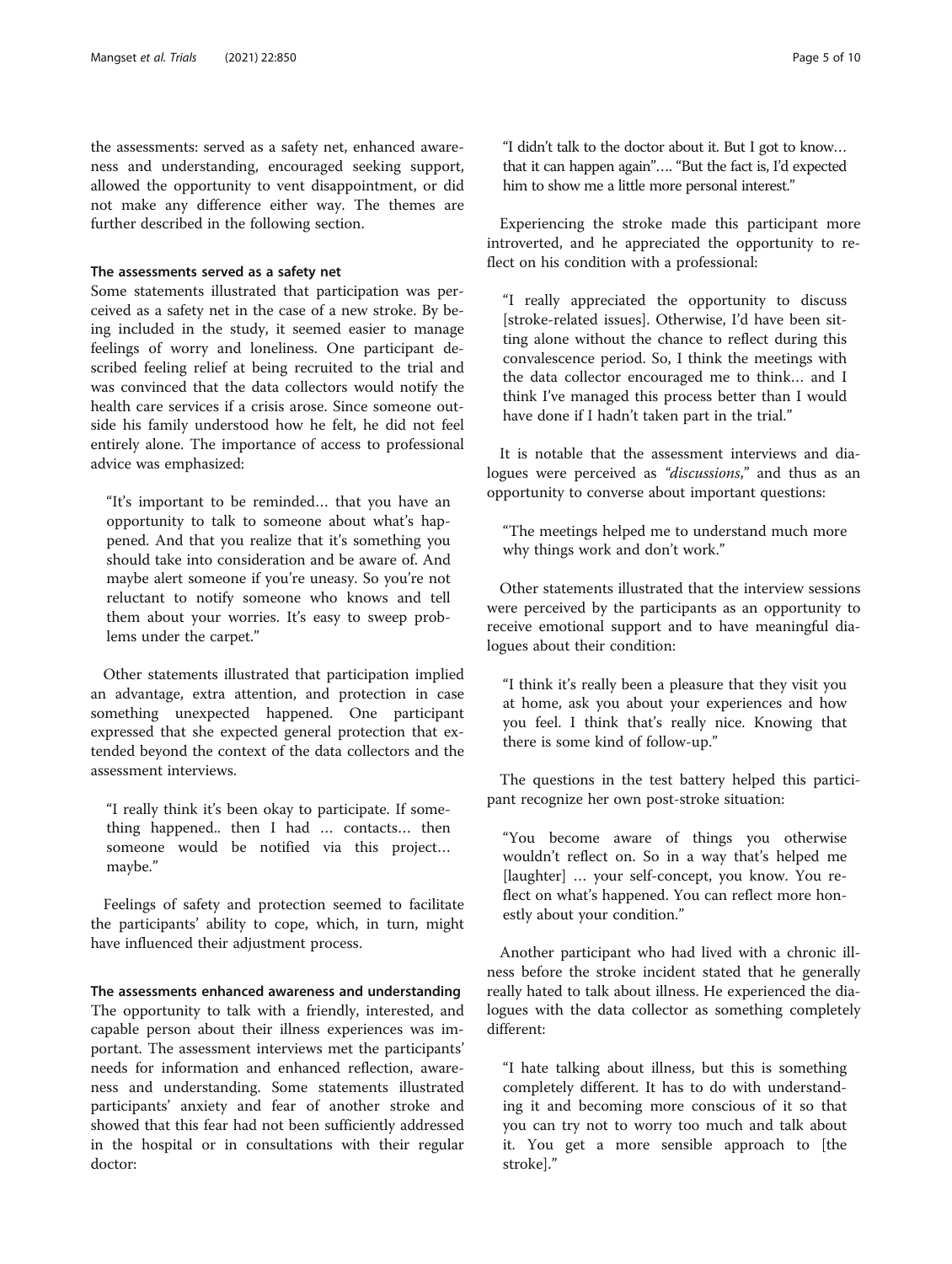One participant explained that the assessment interviews helped him become aware of his progress between the sessions:

"The three interview sessions helped me become more aware of my own progress. I've made progress since my previous interview session."

These statements seem to illustrate that the assessment interviews opened up dialogues and reflections different from what was expected from ordinary encounters with health professionals in the community.

### The assessments encouraged seeking support

Several statements illustrated participants' surprise at some of the questions in the test battery, especially their thoughts regarding whether life after a stroke was worth living. A typical comment among the participants was the assumption that "other people" might react negatively to such questions:

"Obviously, I know that many people react when there's talk about death …Because you don't feel you're worth anything anymore, or you feel weaker than you thought you were … you make a decision that you don't want to be part of it any longer."

At the same time, these participants tended to maintain that they did not perceive that kind of question as negative.

"But I didn't feel uncomfortable answering the questions. It's possibly because you've experienced so much. Seen some terrible things; life is fragile."

One participant perceived such questions as irrelevant and "stupid," and another stated that some questions were intrusive and possibly "dangerous." He expressed concern that, in general, such kinds of questions could trigger suicidal thoughts among other vulnerable participants, and he asked if the data collectors could involve advisors in case some of the participants had suicidal thoughts. However, this participant described how the questions about his mental state had encouraged him to consult a psychologist:

"But [these questions] started thought processes. That was when I started to think that I ought to talk to a psychologist. Because there were some thoughts that weren't positive."

It therefore seemed that these questions in the test battery had encouraged him to seek support for a situation he had not previously been aware of.

### The assessments allowed the opportunity to vent disappointment

Several statements illustrated a sense of disappointment associated with being randomized to the control group. One participant expressed envy of other participants who had been lucky enough to be in the intervention group.

"I feel a bit jealous, but some people got to be in the control group as well."

Other statements illustrated a sense of disappointment about certain aspects of their participation in the control group. One participant was disappointed because he had expected information from the data collectors about his diagnosis and prognosis:

"There were some things I was wondering about. I was asking about several things, about my disease, and about how long it would take to get well and get back to work."

Participation in the trial seemed to trigger expectations to fulfill unmet information needs. Thus, awareness of the existence of the intervention arm might have triggered reflections on their condition, including awareness of unmet information needs.

### The assessments did not make any difference either way

Several statements expressed by participants who had experienced mild strokes and felt that they had recovered spontaneously suggested that it was "okay" to participate and that they subsequently had not at all reflected upon the interview sessions. One participant said:

"Follow up is okay, but I've felt well all the time, so I cannot say I've had any personal benefit."

Other statements emphasized feelings of luck and relief at having survived the stroke without major impairments.

"I've been lucky, I recovered quickly. I just answered the questions, nothing more, and I haven't thought about it afterwards."

Talking about the recovery and answering the questions in the test battery was not perceived as a burden, and these statements illustrated that some participants did not find the questions inappropriate or intrusive.

"It was perfectly fine. None of the questions were unpleasant."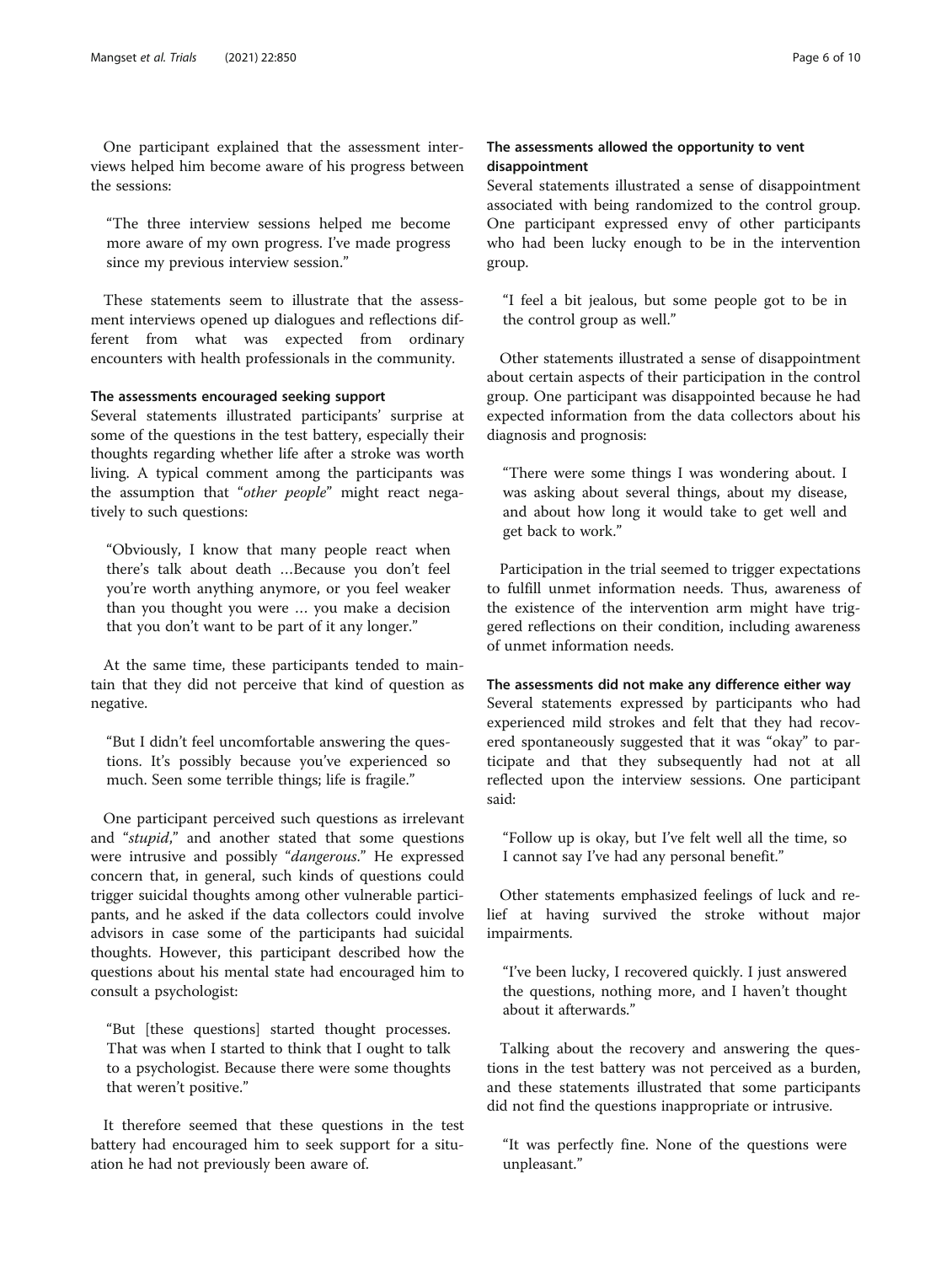Other statements highlighted support from family and friends or their internal coping strategies as their capacity for problem solving and maintaining a proactive approach. One explained the latter point:

"To me, this study did not make a difference either way. I've drawn up subgoals and milestones all along and made a training program. I try to practice things that I know I have problems."

Participants who indicated that they did not experience any personal benefit also emphasized the importance of contributing to research for the benefit of other persons with stroke.

"Not for me, but I think it might be beneficial for research. They see, OK she's done well, she's in that category. And then you have others who are not doing well."

The assessment interviews did not seem to reveal any reflections on this participant's condition or any new thoughts about the implications for her life post-stroke.

### **Discussion**

The results of this process evaluation illustrate the challenges associated with ensuring that control group participants do not receive additional support beyond the usual care delivered in clinical practice when participating in an RCT. The experiences that our control group participants reported in relation to the assessment interviews correspond closely to the intentions of the psychosocial intervention tested in this RCT, namely, to promote awareness, reflections, and feelings of support. Furthermore, the participants' statements illustrated that therapeutic content was perceived to be a substantial part of the assessment interviews for many of the participants. Other participants, however, stated that the assessment interviews did not influence their reflections on their condition or their adjustment process.

When participants described their experiences of inadequate follow-up and shortcomings in hospital and community health care, they also emphasized the influence of the assessment interviews. Thus, participants' need for support might be related to their personal ability to cope and adjust, to the quality of their family network, and to possible gaps in the quality of health care services. The assessment interviews encouraged some participants to seek professional support. This can be considered a utilization and an extension of the usual care received outside the setting of the study. This illustrates that usual care might be highly variable, including "non-study care," such as private care sought on the participants' own initiative [[2](#page-8-0), [26\]](#page-9-0). The results illustrate the

disappointment of not being allocated to the intervention group. This perception also facilitated awareness of unmet information needs that might have encouraged participants to seek support outside the scope of the trial. As illustrated in this study, the rigor of an RCT in rehabilitation research may be challenged by the possible study-induced influence of individual assessment interviews. It is challenging to differentiate between adjustment caused by natural recovery and participants' own capacity to cope and adjust compared to influences on adjustment caused by the assessment interviews and dialogues with the data collectors.

Ideally, in experiments conducted in stringent and tightly controlled conditions, experimental manipulation would be the only difference between groups formed by random allocation [\[2](#page-8-0)]. However, in complex intervention studies performed in participants' natural environments, the opportunity to design control conditions is limited, as this is dependent on the delivery of usual care in the particular community. In the current study, the presumption of the design was that responding to the test battery would have a limited influence on the participants' adjustment process in terms of delivering elements of the active ingredient to the controls as delivered to participants in the intervention arm. The test procedure implied that the data collectors were instructed to adhere strictly to the test battery. However, they were not instructed not to respond to any questions from the participants. Participants' unmet needs for information and support were demonstrated in this study. This is consistent with the intervention group that also stated that the dialogues with the intervention personnel facilitated reflection and filled the gap of unmet needs [[27\]](#page-9-0). Further, the questions in the test battery might have been perceived as an invitation to reflect on their condition and existential issues. Such factors could have blurred the differences between the intervention group and the control group. Thus, the assessment test procedure might threaten the internal validity of the RCT [[28](#page-9-0)] and possibly influence the results of the trial.

One striking result of this study was that assessment interviews of 30–45 min with a dedicated professional on three occasions seemed to facilitate these participants' reflections on their condition. Our results suggest that mere attention, listening, and dialogue with a professional might have had an impact on the adjustment process of the controls. Nonspecific factors, such as "human interaction variables," clinicians' warmth, and empathy, may have a substantial impact on the outcome of an RCT, as previously shown [\[28\]](#page-9-0). It might be challenging to balance the participants' need for information and support with the methodological and research ethical guidelines guiding RCTs, that is, to avoid influencing the participants' reflections on their condition and their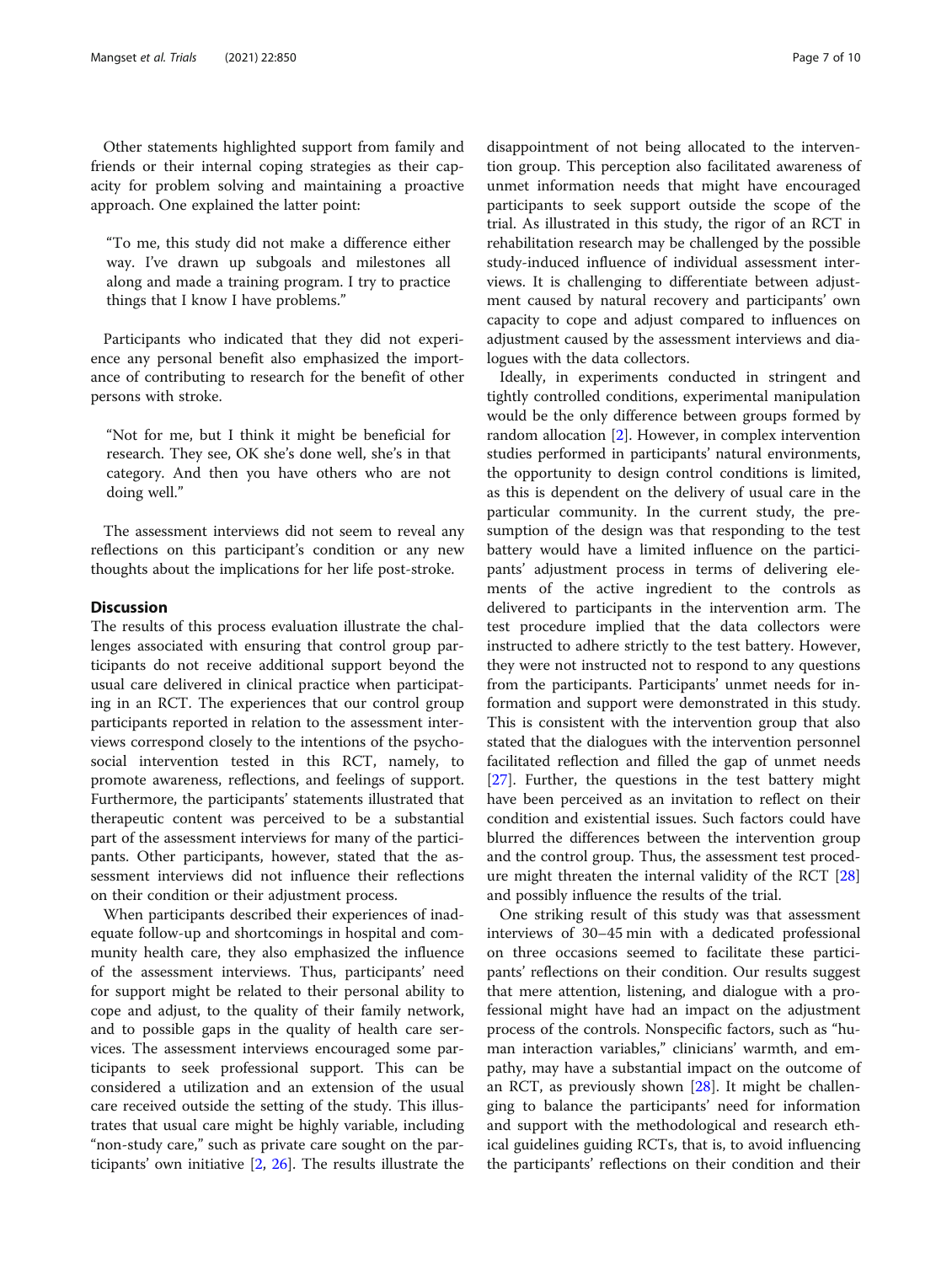adjustment process. To protect the control group participants from the influence of face-to-face assessment interviews, either telephone interviews or answering the questionnaires on their own would have been alternatives. However, one should consider the obvious challenges associated with assessments of stroke survivors with varying degrees of impairment. In that case, the planning and implementation of the assessment interviews should have been subject to meticulous attention and preparation.

We have shown that the assessments had the potential to influence adjustment and thus dilute the differences between the two groups. However, the participants in both groups received one or more rehabilitation services adjusted to their individual needs, and the proportion was high both at baseline and at 12 months [[17](#page-9-0)]. Both trial arms were also assessed at T1, T2, and T3. Considering that the participants in the study arm received both intervention and assessments, there might be an unknown compound effect of rehabilitation services, intervention, and assessments. Thus, whether the assessment interviews introduced a dilution of the treatment contrast in this trial remains questionable.

Some authors propose that disclosure of information about the trial should be restricted and that the participants should be given neutral information [[29\]](#page-9-0). If the controls were unaware of the existence of the intervention arm, this might have diminished the risk of studyinduced behavior change [[12\]](#page-9-0). The Zelen design, which involves obtaining consent from participants after randomization, has been suggested to minimize these kind of threats in RCTs [\[30](#page-9-0)]. Only those who had been randomized to the experimental group would then be asked to consent to participate in the trial, while the controls would remain uninformed [[30](#page-9-0)–[35](#page-9-0)]. However, to withhold such vital information would be considered ethically unacceptable from a research ethics perspective [[12,](#page-9-0) [36](#page-9-0), [37](#page-9-0)]. In a modified two-stage consent design, those assigned to the control group would receive the usual care, and they would know that other people received different care but without knowing what that care entailed [[38\]](#page-9-0).

Applying a Zelen consent design modification to our study, the control group participants would neither be informed nor aware of the existence of the intervention. But they would be informed about, and could then consent to participate in, the assessment interviews at the prescribed three points in time, T1, T2, and T3. This approach might be perceived as meaningful by the participants, both as a potential confirmation of their own progression and adjustment and as an opportunity to contribute to research for the benefit of other persons with stroke. Simultaneously, one would avoid the disappointment of not being allocated to the intervention

group. This might be considered an ethically sound approach, especially given that this trial does not imply any risk for the participants, either for those in the intervention group or for the controls. However, out of respect for research participants' autonomy, obtaining informed consent has been considered a cornerstone of research ethics [[37](#page-9-0), [39](#page-9-0)]. At the same time, taking into account research participants' vulnerability, the importance of building and maintaining long-term trusting relationships between researchers and participants has been highlighted [[40](#page-9-0)].

#### Methodological considerations

Our study has limitations. The randomization in this trial should ensure that any positive result of the intervention was due to the treatment and not on other factors. Our sample was selected to include participants with various socio-demographic and stroke-related characteristics. However, in view of the limited sample size and the qualitative nature of this study, we cannot conclude that the results were representative of all the control group participants in the RCT. Participants' disclosure of their experiences of illness and of participating in the RCT revealed rich and nuanced data. This is considered a strength of the study. Considering some of the participants' stroke-related impairments, recall bias might have influenced their perceptions and judgments of the influence of the assessments. The interviews were performed in retrospect after the completion of the T3 assessment interviews. The participants might have had difficulty recalling the assessment interviews and the dialogues with the data collectors, which could have influenced the results.

All the researchers were involved in the development of the interview guide and in the analysis process. The multicenter trial recruited participants from eleven hospitals located in different geographical locations in Norway. Thus, the participants in this study were recruited from different parts of the country which entailed long distances. Of practical reasons as many as nine researchers conducted the qualitative interviews. Six of the interviewers had participated as intervention providers but did not interview any of the participants they had visited and followed up in that capacity. Several other interviewers had participated in the development of the trial and had worked as project coordinators. Some interviewers had acted as data collectors in the RCT by means of the standardized test battery, although they had not previously collected any data from the participants in this study. Some of the interviewers' extensive knowledge of and involvement in the trial might have strengthened the depth and nuances of the interviews. To avoid the preconception that the interviewers should influence the interviews, analysis, etc., we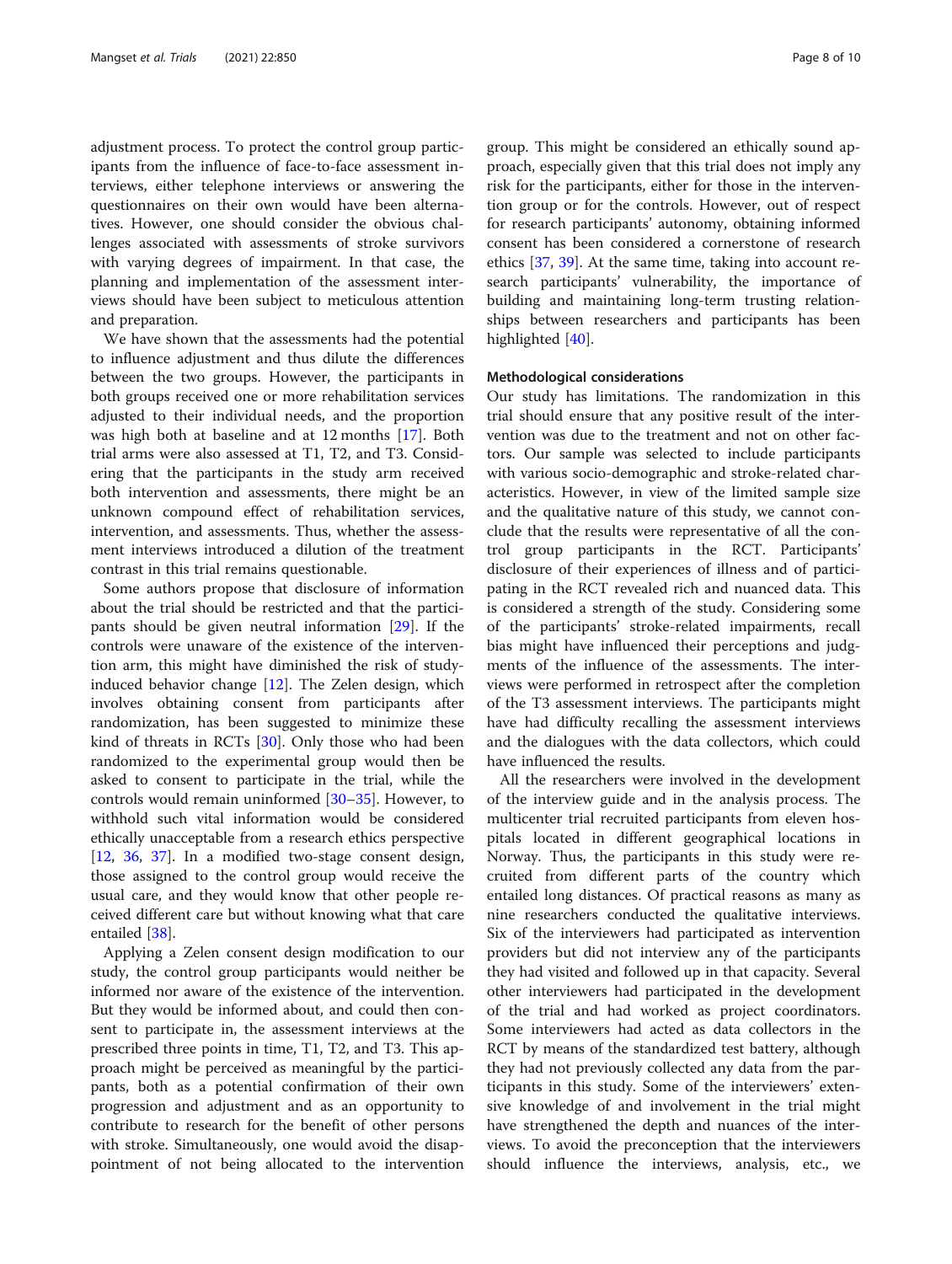<span id="page-8-0"></span>composed a broad team with various relationships with the intervention.

### Conclusion

The results of this process evaluation demonstrated how the assessment interviews had the potential to facilitate participants' adjustment after stroke and encourage them to utilize usual care. Elements that corresponded closely with the active ingredients of the intervention were identified by some of the participants in the control group. Training and supervision of data collectors and alternative approaches to assessment are important factors to consider reducing threats to internal validity. The usual care control conditions should be thoroughly assessed and described. Informing participants only about the treatment they were allocated to receive might counteract the potential to dilute the difference between the two arms of the trial.

#### Abbreviations

RCT: Randomized controlled trial; GHQ-28: General Health Questionnaire – 28; SOC-13: Sense of Coherence –13; SAQOL-39: Stroke and Aphasia Quality of Life Scale – 39; NIHSS score: National Institutes of Health Stroke Scale score

### Supplementary Information

The online version contains supplementary material available at [https://doi.](https://doi.org/10.1186/s13063-021-05765-w) [org/10.1186/s13063-021-05765-w](https://doi.org/10.1186/s13063-021-05765-w).

Additional file 1: Measurements.

Additional file 2: Interview quide

### Acknowledgements

We wish to thank the participants in these interviews who shared their experiences. We are also grateful for support from the institutions that funded this study.

#### Authors' contributions

All the authors have made substantial contributions to this work. The analysis of the interview material was performed in collaboration with MM, GK, ASE, SA, and LA. The writing of the manuscript has been done in close collaboration with all authors, who also accept direct responsibility for the version to be submitted. The authors read and approved the final manuscript.

#### Funding

This study is part of a larger project that was supported by grants from the South-Eastern Norway Regional Health Authority and a grant from the Extra Foundation. The research leading to these results has received additional funding from the European Union Seventh Framework Program ((FP7- PEOPLE-2013-COFOUND) under grant agreement no. 609020\_Scientia Fellows. The University of Oslo, Oslo University Hospital, the Inland Norway University of Applied Sciences, and the Arctic University of Norway. The funding is based on a protocol article (Kirkevold M, Bragstad KL, Bronken BA, Kvigne K, Martinsen R, Hjelle EG, et al. Promoting psychosocial well-being following stroke: Study protocol for a randomized, controlled trial. BMC Psychol. 2018;6(1):12. and otherwise without any form of guidance regarding design and results.

#### Availability of data and materials

The datasets generated and analyzed during the current study are not publicly available due to strict ethical regulations in Norway but may be available from the corresponding author on reasonable request.

### **Declarations**

#### Ethics approval and consent to participate

Ethical approval for this study was granted by REC South East (Case number: 2013/2047) and by the Data Protection Official responsible for all participating hospitals (Case number: 2014/1026). Oral and written informed consent, also adjusted for patients with aphasia, was collected from all participants in the RCT and the process evaluation.

### Consent for publication

The written consent form contains information about scientific publication of results from the study in anonymous forms, and all control group participants gave their written consent.

#### Competing interests

The authors have no competing interests to declare.

#### Author details

<sup>1</sup>Department of Geriatric Medicine, Oslo University Hospital, Ullevaal, P.O. Box 4956, 0424 Oslo, Nydalen, Norway. <sup>2</sup> Faculty of Health Sciences, Department of Health and Care Sciences, UiT The Arctic University of Norway, P.O. Box 385, 8505 Narvik, Norway. <sup>3</sup>Department of Public Health – Research Unit for Nursing and Healthcare, Department of Science in Nursing, Aarhus University, 8000 Aarhus, Denmark. <sup>4</sup> Faculty of Health Sciences and Social Care, Molde University College, P.O. Box 2110, NO-6402 Molde, Norway. 5 Hammel Neurorehabilitation Centre and University Research Clinic, 8450 Hammel, Denmark. <sup>6</sup>Department of Clinical Medicine, Aarhus University, C 8000 Aarhus, Denmark. <sup>7</sup>Inland Norway University of Applied Sciences, P.B. 400, 2418 Elverum, Norway. <sup>8</sup>The Faculty of Nursing and Health Sciences, Nord University, P.B. 1490, 8049 Bodø, Norway. <sup>9</sup>University of Oslo, P.O. Box 1130, 0318 Oslo, Blindern, Norway. <sup>10</sup>Institute of Health and Society and Research Center for Habilitation and Rehabilitation Services and Models (CHARM), University of Oslo, P.O. Box 1130, 0318 Oslo, Blindern, Norway. <sup>11</sup>Oslo Metropolitan University, P.O. Box 4, St. Olavs plass, 0130 Oslo, Norway.

### Received: 22 March 2021 Accepted: 27 October 2021 Published online: 27 November 2021

#### References

- 1. Mohr DC, Ho J, Hart TL, Baron KG, Berendsen M, Beckner V, et al. Control condition design and implementation features in controlled trials: a metaanalysis of trials evaluating psychotherapy for depression. Transl Behav Med. 2014;4(4):407–23. [https://doi.org/10.1007/s13142-014-0262-3.](https://doi.org/10.1007/s13142-014-0262-3)
- 2. Freedland KE, Mohr DC, Davidson KW, Schwartz JE. Usual and unusual care: existing practice control groups in randomized controlled trials of behavioral interventions. Psychosom Med. 2011;73(4):323–35. [https://doi.](https://doi.org/10.1097/PSY.0b013e318218e1fb) [org/10.1097/PSY.0b013e318218e1fb.](https://doi.org/10.1097/PSY.0b013e318218e1fb)
- 3. Robinson K, Allen F, Darby J, Fox C, Gordon AL, Horne JC, et al. Contamination in complex healthcare trials: the falls in care homes (FinCH) study experience. BMC Med Res Methodol. 2020;20(1):46. [https://doi.org/1](https://doi.org/10.1186/s12874-020-00925-z) [0.1186/s12874-020-00925-z](https://doi.org/10.1186/s12874-020-00925-z).
- 4. Yu AM, Balasubramanaiam B, Offringa M, Kelly LE. Reporting of interventions and "standard of care" control arms in pediatric clinical trials: a quantitative analysis. Pediatr Res. 2018;84(3):393–8. [https://doi.org/10.1038/s41390-018-](https://doi.org/10.1038/s41390-018-0019-7) [0019-7.](https://doi.org/10.1038/s41390-018-0019-7)
- 5. Ayling K, Brierley S, Johnson B, Heller S, Eiser C. How standard is standard care? Exploring control group outcomes in behaviour change interventions for young people with type 1 diabetes. Psychol Health. 2015;30(1):85–103. [https://doi.org/10.1080/08870446.2014.953528.](https://doi.org/10.1080/08870446.2014.953528)
- 6. Thompson BT, Schoenfeld D. Usual care as the control group in clinical trials of nonpharmacologic interventions. Proc Am Thorac Soc. 2007;4(7): 577–82. [https://doi.org/10.1513/pats.200706-072JK.](https://doi.org/10.1513/pats.200706-072JK)
- 7. Hart T, Bagiella E. Design and implementation of clinical trials in rehabilitation research. Arch Phys Med Rehabil. 2012;93(8 Suppl):S117–26. [https://doi.org/10.1016/j.apmr.2011.11.039.](https://doi.org/10.1016/j.apmr.2011.11.039)
- Bernhardt JL, Lindley P, et al. Efficacy and safety of very early mobilisation within 24 h of stroke onset (AVERT): a randomised controlled trial. Lancet. 2015;386(July 4):46–55. [https://doi.org/10.1016/S0140-6736\(15\)60690-0](https://doi.org/10.1016/S0140-6736(15)60690-0).
- 9. Luker JA, Craig LE, Bennett L, Ellery F, Langhorne P, Wu O, et al. Implementing a complex rehabilitation intervention in a stroke trial: a